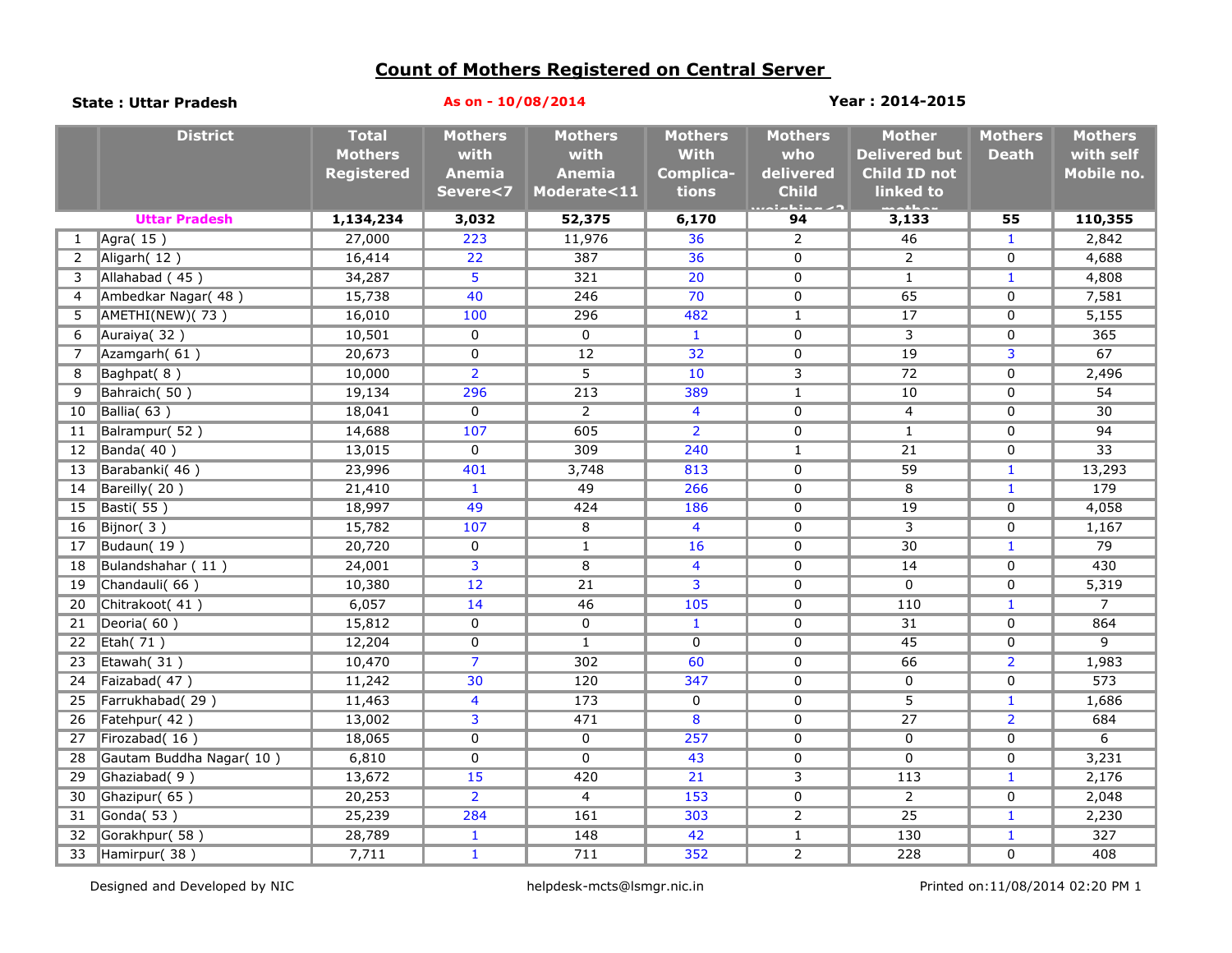| 34 | Hapur(76)                            | 3,476  | 3                       | $\mathbf{1}$     | $\mathbf{0}$            | 0              | 3                | $\mathbf{0}$   | $\mathbf{1}$     |
|----|--------------------------------------|--------|-------------------------|------------------|-------------------------|----------------|------------------|----------------|------------------|
| 35 | Hardoi(25)                           | 27,307 | $\overline{32}$         | $\overline{13}$  | 54                      | 11             | $\overline{53}$  | $\overline{0}$ | 3,197            |
| 36 | Jalaun (35)                          | 9,475  | $\overline{9}$          | 1,612            | 19                      | $\overline{2}$ | $\overline{121}$ | $\mathbf{0}$   | 3,514            |
| 37 | Jaunpur(64)                          | 29,013 | $\overline{\mathbf{3}}$ | 153              | 337                     | $\overline{0}$ | 31               | $\overline{2}$ | 4,058            |
| 38 | Jhansi(36)                           | 10,592 | $\overline{36}$         | $\overline{77}$  | 12                      | $\overline{0}$ | 100              | $\mathbf{1}$   | 4,806            |
| 39 | Jyotiba Phule Nagar( 6)              | 9,846  | 38                      | 336              | $\overline{2}$          | $\mathbf 0$    | $\mathbf 0$      | $\Omega$       | 61               |
| 40 | Kannauj(30)                          | 10,645 | 113                     | 543              | 63                      | $\mathbf 0$    | $\mathbf 0$      | $\mathbf{1}$   | $\overline{71}$  |
| 41 | Kanpur Dehat(33)                     | 10,477 | 3                       | 20               | 473                     | $\mathbf 0$    | $\mathbf 0$      | $\mathbf{1}$   | 4,335            |
| 42 | Kanpur Nagar(34)                     | 13,021 | $\overline{56}$         | 220              | 30                      | $\overline{6}$ | 56               | $\mathbf{0}$   | 2,356            |
| 43 | Kanshiram Nagar * (72)               | 7,028  | 0                       | 3                | 4                       | $\mathbf 0$    | 52               | $\mathbf{1}$   | $\overline{2}$   |
| 44 | Kaushambi(44)                        | 10,098 | $\mathbf{1}$            | $\overline{5}$   | $\mathbf{1}$            | $\mathbf 0$    | $\mathbf 0$      | $\mathbf 0$    | 117              |
| 45 | Kheri(23)                            | 29,434 | 135                     | 1,100            | $\overline{21}$         | 11             | 86               | 3              | 801              |
| 46 | Kushinagar(59)                       | 20,458 | 0                       | $\overline{48}$  | $\overline{7}$          | 10             | 212              | $\overline{2}$ | 89               |
| 47 | Lalitpur(37)                         | 6,377  | $\overline{0}$          | 16               | $\overline{2}$          | $\overline{0}$ | 136              | $\mathbf 0$    | 356              |
| 48 | Lucknow(27)                          | 12,439 | $\mathbf{1}$            | $\overline{12}$  | 33                      | $\overline{0}$ | $\overline{24}$  | $\mathbf 0$    | 62               |
| 49 | Mahamaya Nagar(13)                   | 9,869  | $\overline{0}$          | $\mathbf{1}$     | $\overline{7}$          | $\mathbf 0$    | $\overline{0}$   | $\mathbf 0$    | 285              |
| 50 | Mahoba(39)                           | 5,002  | $\overline{9}$          | $\overline{23}$  | $\mathbf{1}$            | $\overline{4}$ | 16               | $\mathbf{1}$   | 1,694            |
| 51 | Mahrajganj(57)                       | 20,357 | 11                      | 12,563           | 14                      | 0              | 187              | $\mathbf{1}$   | 270              |
| 52 | Mainpuri(18)                         | 15,032 | $\overline{15}$         | 157              | 3                       | 0              | 16               | $\mathbf 0$    | $\overline{127}$ |
| 53 | Mathura(14)                          | 10,712 | 247                     | $\overline{2}$   | $\overline{71}$         | 0              | 0                | $\mathbf{0}$   | 1,934            |
| 54 | $\n  Mau( 62)\n$                     | 10,673 | 0                       | $\overline{7}$   | $\mathbf 0$             | 0              | 4                | $\mathbf 0$    | 4                |
| 55 | Meerut(7)                            | 15,041 | 12                      | 118              | 11                      | $\overline{3}$ | $\overline{35}$  | $\mathbf{0}$   | 541              |
| 56 | Mirzapur(69)                         | 11,528 | 0                       | $\mathbf{1}$     | 15                      | $\mathbf 0$    | 99               | $\mathbf{1}$   | 406              |
| 57 | Moradabad(4)                         | 14,064 | $\overline{30}$         | $\overline{535}$ | 11                      | 0              | 11               | $\mathbf 0$    | 344              |
| 58 | Muzaffarnagar(2)                     | 13,823 | 66                      | 1,353            | 30                      | $\overline{2}$ | 155              | $\overline{2}$ | 17               |
| 59 | Pilibhit(21)                         | 13,426 | 84                      | 2,817            | $\overline{4}$          | $\mathbf 0$    | $\overline{9}$   | $\mathbf{1}$   | 587              |
| 60 | Pratapgarh (43)                      | 20,127 | 65                      | 3,022            | 44                      | $\overline{0}$ | 27               | $\mathbf{1}$   | 2,676            |
| 61 | Rae Bareli(28)                       | 14,805 | $\overline{0}$          | $\mathbf{1}$     | $\mathbf{1}$            | $\overline{0}$ | $\mathbf 0$      | $\overline{0}$ | 209              |
| 62 | Rampur(5)                            | 8,263  | $\overline{0}$          | $\overline{0}$   | $\overline{2}$          | $\overline{0}$ | $\overline{14}$  | $\mathbf{1}$   | 102              |
| 63 | Saharanpur(1)                        | 19,987 | 62                      | 1,013            | $\overline{9}$          | 0              | 90               | $\overline{4}$ | 130              |
| 64 | Sambhal(75)                          | 10,517 | $\overline{0}$          | $\overline{0}$   | $\overline{3}$          | $\overline{0}$ | $\overline{15}$  | $\mathbf{1}$   | 1,030            |
| 65 | Sant Kabir Nagar( 56)                | 11,812 | $\overline{42}$         | 640              | 67                      | $\overline{1}$ | $\overline{22}$  | $\overline{0}$ | 676              |
| 66 | Sant Ravidas Nagar (Bhadohi)(<br>68) | 12,052 | $\overline{7}$          | $\overline{77}$  | 0                       | $\overline{0}$ | $\overline{16}$  | $\mathbf{1}$   | 77               |
| 67 | Shahjahanpur(22)                     | 15,166 | $\overline{0}$          | $\overline{15}$  | 14                      | 4              | 83               | $\overline{2}$ | 1,998            |
| 68 | Shamli(74)                           | 1,728  | 0                       | $\overline{0}$   | $\overline{0}$          | 0              | $\overline{0}$   | $\overline{0}$ | $\overline{6}$   |
| 69 | Shrawasti(51)                        | 6,414  | 99                      | 301              | $\overline{83}$         | $\overline{8}$ | $\overline{81}$  | $\Omega$       | 56               |
| 70 | Siddharthnagar( 54)                  | 15,952 | $\mathbf{1}$            | $\overline{29}$  | 295                     | $\overline{0}$ | $\mathbf{1}$     | $\Omega$       | 276              |
| 71 | Sitapur(24)                          | 34,692 | $\overline{\mathbf{3}}$ | 1,172            | $\overline{\mathbf{8}}$ | $\overline{0}$ | $\overline{48}$  | 10             | 2,022            |
| 72 | Sonbhadra(70)                        | 11,854 | $\overline{54}$         | 540              | 78                      | $\overline{2}$ | 21               | $\mathbf 0$    | 678              |
| 73 | Sultanpur(49)                        | 13,316 | 15                      | 1,124            | 8                       | $\pmb{0}$      | $\mathbf{1}$     | 0              | 88               |
| 74 | Unnao $(26)$                         | 19,997 | 48                      | 267              | 16                      | $\overline{6}$ | $\overline{78}$  | 0              | 1,232            |
|    |                                      |        |                         |                  |                         |                |                  |                |                  |